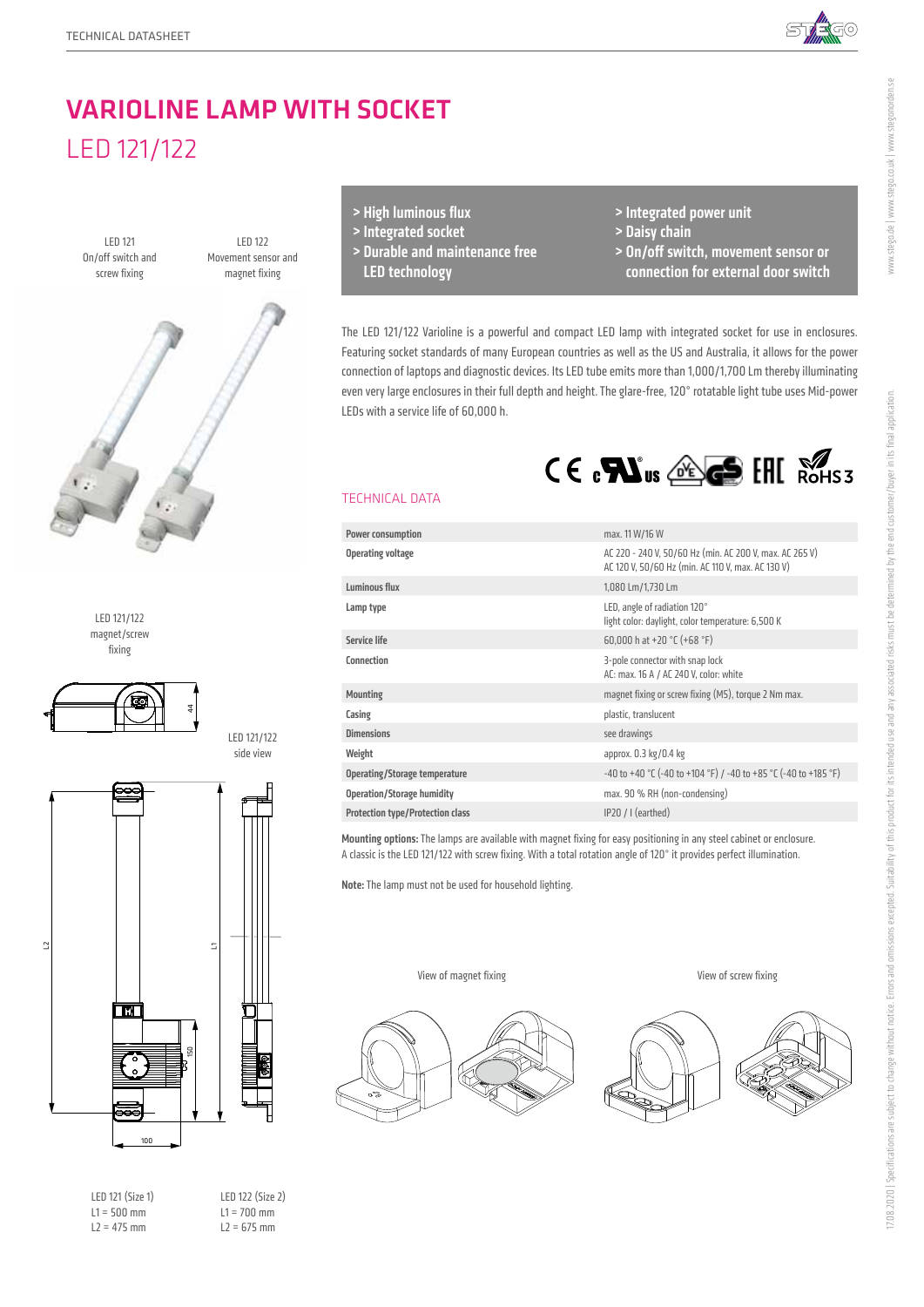

## VARIOLINE LED 121/122 ON/OFF SWITCH

|  | Size 1: L1 = 500 mm              | Size $2:11 = 700$ mm            |                                  |                                 |                          |                     |                                     |                 |                          |     |
|--|----------------------------------|---------------------------------|----------------------------------|---------------------------------|--------------------------|---------------------|-------------------------------------|-----------------|--------------------------|-----|
|  | Art. No.<br><b>Magnet fixing</b> | Art. No.<br><b>Screw fixing</b> | Art. No.<br><b>Magnet fixing</b> | Art. No.<br><b>Screw fixing</b> | Operating voltage        | <b>Socket</b>       | <b>Nominal current</b><br>of socket |                 | <b>Approvals</b>         |     |
|  | 12100.0-30                       | 12100.0-00                      | 12200.0-30                       | 12200.0-00                      | AC 220 - 240 V. 50/60 Hz | Germany/Russia (1)  | 16.0 A                              | VDE             | $\overline{\phantom{a}}$ | EAC |
|  | 12101.0-30                       | 12101.0-00                      | 12201.0-30                       | 12201.0-00                      | AC 220 - 240 V, 50/60 Hz | FR/PL/CL/SK(2)      | 16.0A                               | <b>VDE</b>      | $\qquad \qquad -$        | EAC |
|  | 12102.0-30                       | 12102.0-00                      | 12202.0-30                       | 12202.0-00                      | AC 220 - 240 V. 50/60 Hz | Switzerland (3)     | 10.0A                               |                 | $\overline{\phantom{a}}$ | EAC |
|  | 12103.0-30                       | 12103.0-00                      | 12203.0-30                       | 12203.0-00                      | AC 220 - 240 V. 50/60 Hz | $UK/I$ reland $(4)$ | 13.0 A                              | VDE             | $\sim$                   | EAC |
|  | 12104.0-30                       | 12104.0-00                      | 12204.0-30                       | 12204.0-00                      | AC 120 V. 50/60 Hz       | USA/Canada (5)      | 15.0 A                              | $\qquad \qquad$ | UL File No. E234324      | EAC |
|  | 12105.0-30                       | 12105.0-00                      | 12205.0-30                       | 12205.0-00                      | AC 220 - 240 V. 50/60 Hz | Italy $(6)$         | 16.0A                               | <b>VDE</b>      | $\qquad \qquad$          | EAC |
|  | 12107.0-30                       | 12107.0-00                      | 12207.0-30                       | 12207.0-00                      | AC 220 - 240 V. 50/60 Hz | Australia (7)       | 10.0A                               | VDE             | $\overline{\phantom{a}}$ | EAC |

## VARIOLINE LED 121/122 PIR MOVEMENT SENSOR1

| Size 1: L1 = 500 mm              |                                 | Size 2: $L1 = 700$ mm            |                          |                          |                     |                                     |                          |                            |     |
|----------------------------------|---------------------------------|----------------------------------|--------------------------|--------------------------|---------------------|-------------------------------------|--------------------------|----------------------------|-----|
| Art. No.<br><b>Magnet fixing</b> | Art. No.<br><b>Screw fixing</b> | Art. No.<br><b>Magnet fixing</b> | Art. No.<br>Screw fixing | Operating voltage        | <b>Socket</b>       | <b>Nominal current</b><br>of socket |                          | <b>Approvals</b>           |     |
| 12110.0-30                       | 12110.0-00                      | 12210.0-30                       | 12210.0-00               | AC 220 - 240 V, 50/60 Hz | Germany/Russia (1)  | 16.0A                               | VDE                      | $\overline{\phantom{a}}$   | EAC |
| 12111.0-30                       | 12111.0-00                      | 12211.0-30                       | 12211.0-00               | AC 220 - 240 V. 50/60 Hz | FR/PL/CZ/SK(2)      | 16.0A                               | VDE                      | $\overline{\phantom{a}}$   | EAC |
| 12112.0-30                       | 12112.0-00                      | 12212.0-30                       | 12212.0-00               | AC 220 - 240 V. 50/60 Hz | Switzerland (3)     | 10.0A                               | $\overline{\phantom{a}}$ | $\overline{\phantom{a}}$   | EAC |
| 12113.0-30                       | 12113.0-00                      | 12213.0-30                       | 12213.0-00               | AC 220 - 240 V. 50/60 Hz | $UK/I$ reland $(4)$ | 13.0 A                              | VDE                      | $\qquad \qquad$            | EAC |
| 12114.0-30                       | 12114.0-00                      | 12214.0-30                       | 12214.0-00               | AC 120 V. 50/60 Hz       | USA/Canada (5)      | 15.0A                               | $\overline{\phantom{0}}$ | <b>UL File No. E234324</b> | EAC |
| 12115.0-30                       | 12115.0-00                      | 12215.0-30                       | 12215.0-00               | AC 220 - 240 V, 50/60 Hz | Italy $(6)$         | 16.0A                               | <b>VDE</b>               | $\overline{\phantom{a}}$   | EAC |
| 12117.0-30                       | 12117.0-00                      | 12217.0-30                       | 12217.0-00               | AC 220 - 240 V. 50/60 Hz | Australia (7)       | 10.0A                               | VDE                      |                            | EAC |

 $<sup>1</sup>$  approx. 5 min fixed switch-on duration</sup>

## VARIOLINE LED 121/122 WITH CONNECTION FOR EXTERNAL DOOR SWITCH

| Size 1: L1 = $500$ mm |                                  |                                 | Size 2: L1 = $700$ mm            |                                 |                          |                     |                                     |        |                            |     |
|-----------------------|----------------------------------|---------------------------------|----------------------------------|---------------------------------|--------------------------|---------------------|-------------------------------------|--------|----------------------------|-----|
|                       | Art. No.<br><b>Magnet fixing</b> | Art. No.<br><b>Screw fixing</b> | Art. No.<br><b>Magnet fixing</b> | Art. No.<br><b>Screw fixing</b> | Operating voltage        | <b>Socket</b>       | <b>Nominal current</b><br>of socket |        | <b>Approvals</b>           |     |
|                       | 12120.0-30                       | 12120.0-00                      | 12220.0-30                       | 12220.0-00                      | AC 220 - 240 V, 50/60 Hz | Germany/Russia (1)  | 16.0 A                              | VDE    | $\overline{\phantom{a}}$   | EAC |
|                       | 12121.0-30                       | 12121.0-00                      | 12221.0-30                       | 12221.0-00                      | AC 220 - 240 V. 50/60 Hz | FR/PL/CL/SK(2)      | 16.0A                               | VDE    | $\overline{\phantom{0}}$   | EAC |
|                       | 12122.0-30                       | 12122.0-00                      | 12222.0-30                       | 12222.0-00                      | AC 220 - 240 V. 50/60 Hz | Switzerland (3)     | 10.0A                               | $\sim$ | $\overline{\phantom{a}}$   | EAC |
|                       | 12123.0-30                       | 12123.0-00                      | 12223.0-30                       | 12223.0-00                      | AC 220 - 240 V. 50/60 Hz | $UK/I$ reland $(4)$ | 13.0A                               | VDE    | $\qquad \qquad$            | EAC |
|                       | 12124.0-30                       | 12124.0-00                      | 12224.0-30                       | 12224.0-00                      | AC 120 V. 50/60 Hz       | USA/Canada (5)      | 15.0 A                              |        | <b>UL File No. E234324</b> | EAC |
|                       | 12125.0-30                       | 12125.0-00                      | 12225.0-30                       | 12225.0-00                      | AC 220 - 240 V, 50/60 Hz | Italy $(6)$         | 16.0A                               | VDE    | $\qquad \qquad$            | EAC |
|                       | 12127.0-30                       | 12127.0-00                      | 12227.0-30                       | 12227.0-00                      | AC 220 - 240 V. 50/60 Hz | Australia (7)       | 10.0A                               | VDE    | $\overline{\phantom{a}}$   | EAC |

#### VARIOLINE LED 121/122 WITHOUT SWITCHING OPTION

| Size 1: L1 = 500 mm              |                                 |                                  | Size $2:11 = 700$ mm            |                          |                     |                                     |                          |                            |     |
|----------------------------------|---------------------------------|----------------------------------|---------------------------------|--------------------------|---------------------|-------------------------------------|--------------------------|----------------------------|-----|
| Art. No.<br><b>Magnet fixing</b> | Art. No.<br><b>Screw fixing</b> | Art. No.<br><b>Magnet fixing</b> | Art. No.<br><b>Screw fixing</b> | Operating voltage        | <b>Socket</b>       | <b>Nominal current</b><br>of socket |                          | <b>Approvals</b>           |     |
| 12130.0-30                       | 12130.0-00                      | 12230.0-30                       | 12230.0-00                      | AC 220 - 240 V, 50/60 Hz | Germany/Russia (1)  | 16.0 A                              | VDE                      | $\overline{\phantom{a}}$   | EAC |
| 12131.0-30                       | 12131.0-00                      | 12231.0-30                       | 12231.0-00                      | AC 220 - 240 V. 50/60 Hz | FR/PL/CL/SK(2)      | 16.0A                               | <b>VDE</b>               | $\qquad \qquad$            | EAC |
| 12132.0-30                       | 12132.0-00                      | 12232.0-30                       | 12232.0-00                      | AC 220 - 240 V. 50/60 Hz | Switzerland (3)     | 10.0A                               | $\overline{\phantom{a}}$ | $\overline{\phantom{a}}$   | EAC |
| 12133.0-30                       | 12133.0-00                      | 12233.0-30                       | 12233.0-00                      | AC 220 - 240 V, 50/60 Hz | $UK/I$ reland $(4)$ | 13.0 A                              | <b>VDE</b>               | $\overline{\phantom{m}}$   | EAC |
| 12134.0-30                       | 12134.0-00                      | 12234.0-30                       | 12234.0-00                      | AC 120 V. 50/60 Hz       | USA/Canada (5)      | 15.0 A                              | $\overline{\phantom{0}}$ | <b>UL File No. E234324</b> | EAC |
| 12135.0-30                       | 12135.0-00                      | 12235.0-30                       | 12235.0-00                      | AC 220 - 240 V, 50/60 Hz | Italy $(6)$         | 16.0 A                              | <b>VDE</b>               | $\qquad \qquad$            | EAC |
| 12137.0-30                       | 12137.0-00                      | 12237.0-30                       | 12237.0-00                      | AC 220 - 240 V. 50/60 Hz | Australia (7)       | 10.0A                               | VDE                      | $\overline{\phantom{a}}$   | EAC |

 $\sqrt{\frac{8}{8}}$